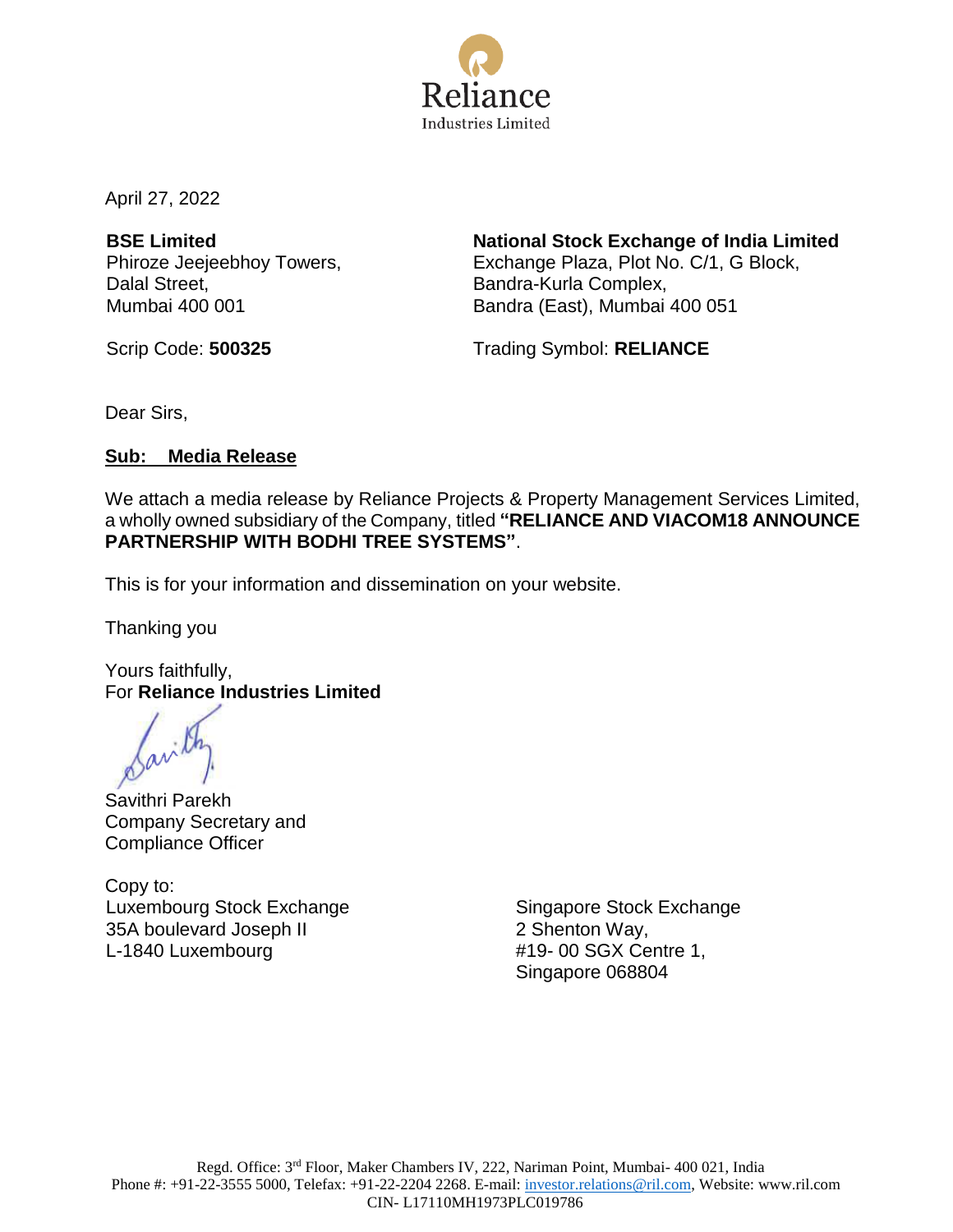

## **MEDIA RELEASE**

# **RELIANCE AND VIACOM18 ANNOUNCE PARTNERSHIP WITH BODHI TREE SYSTEMS**

## *Uday Shankar and Lupa Systems' Bodhi Tree to become major shareholder alongside Reliance and Paramount Global*

- *Bodhi Tree Systems, a platform of Lupa Systems and Uday Shankar, to invest Rs 13,500 crore* (~\$1.78 billion) *in Viacom18*
- *Reliance Projects & Property Management Services to invest an additional Rs 1,645 crore* (~\$216 million).
- *JioCinema App to be contributed to Viacom18*
- *Strategic Partnership between Reliance, Bodhi Tree Systems and Paramount Global committed to innovation and distribution in the media and entertainment sector in India*

**Mumbai, 27th April 2022:** Reliance and Viacom18 today announced a strategic partnership with Bodhi Tree Systems, which is a platform of James Murdoch's Lupa Systems and Uday Shankar, to form one of the largest TV and digital streaming companies in India.

Bodhi Tree Systems is leading a fund raise with a consortium of investors to invest Rs 13,500 crore in Viacom18, to jointly build India's leading entertainment platform and pioneer the Indian media landscape's transformation to a "streaming-first" approach. Viacom18 owns and operates the suite of Colors TV channels and OTT platform, VOOT.

Reliance Projects & Property Management Services Limited, a wholly-owned subsidiary of Reliance Industries which has significant presence in television, OTT, distribution, content creation, and production services, will invest Rs 1,645 crore. In addition, the popular JioCinema OTT app will be transferred to Viacom18. Paramount Global (formerly known as ViacomCBS), a leading global media and entertainment company comprised of iconic content studios, TV networks and streaming services including CBS, Showtime Networks, Paramount Pictures, Nickelodeon, MTV, Comedy Central, BET, Paramount+ and Pluto TV will continue as a shareholder of Viacom18 and will continue to supply Viacom18 its premium global content.

Bodhi Tree Systems, a newly formed platform between Lupa Systems Founder and CEO James Murdoch and Uday Shankar, the former president of The Walt Disney Company Asia Pacific and former Chairman of Star and Disney India, will leverage the partners' shared track record of building iconic businesses and shaping the media landscape in India and globally. Qatar Investment Authority (QIA), the sovereign wealth fund of the State of Qatar, is an investor in Bodhi Tree Systems.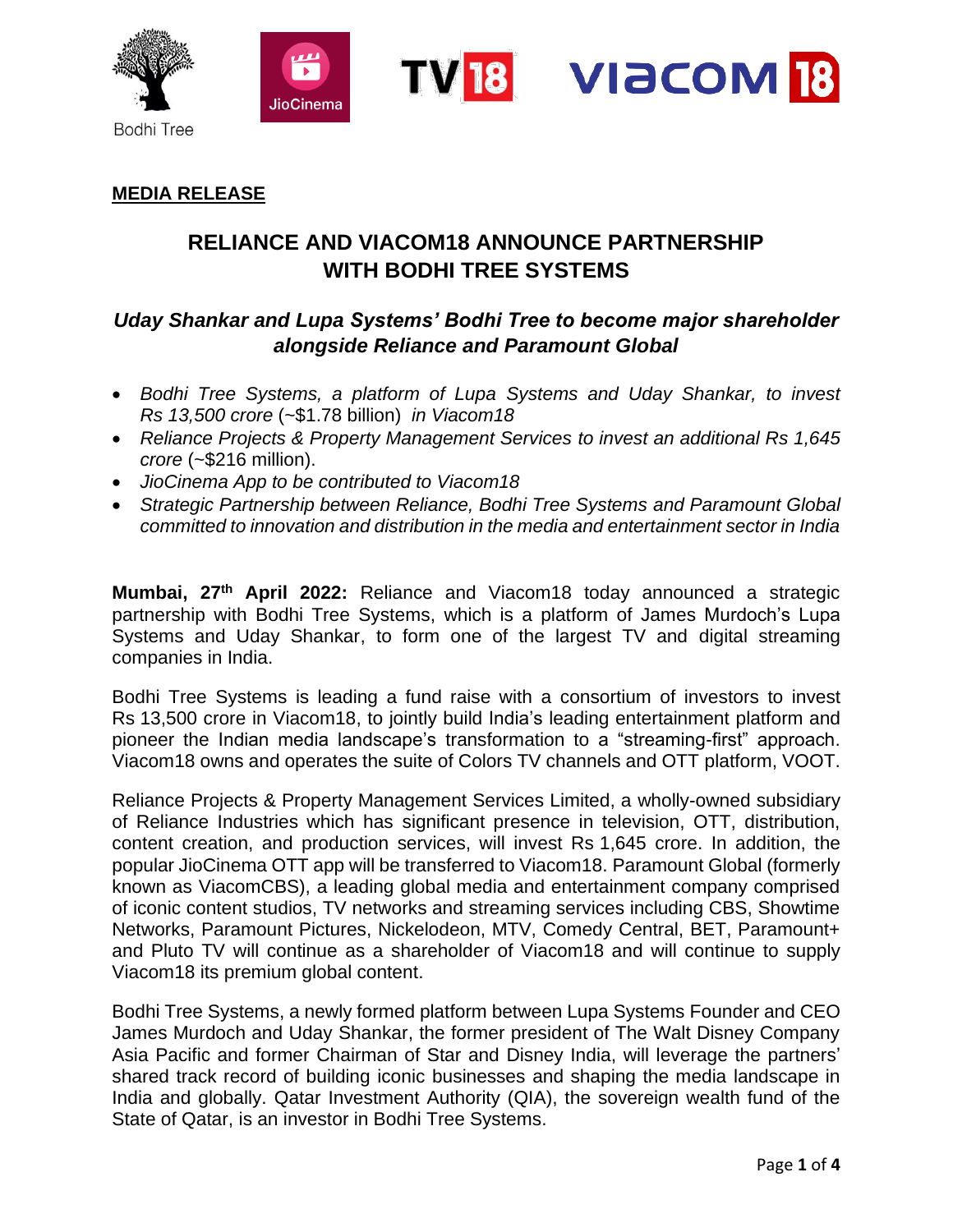

Speaking about the partnership, **Mr. Mukesh D Ambani, Chairman & Managing Director of Reliance Industries Limited**, said, "James and Uday's track record is unmatched. For over two decades, they have played an undeniable role in shaping the media ecosystem in India, Asia, and around the world. We are very excited to partner with Bodhi Tree and lead India's transition to a streaming-first media market. We are committed to bringing the best media and entertainment services for Indian customers through this partnership."

"We could not be more pleased to announce our new partnership," **Murdoch** and **Shankar** said. "Our ambition is to leverage technology advances, particularly in mobile, to provide meaningful solutions to meet everyday media and entertainment needs at scale. We seek to reshape the entertainment experience across more than 1 billion screens."

Upon closing, Viacom18, in close cooperation with Reliance, Bodhi Tree Systems and Paramount Global, will shape a vision, strategy, and execution for its businesses, building on the strong existing foundation. Viacom18 is amongst the leading players in the core linear television business with 38 channels across nine languages and a pan India presence.

The transaction is expected to close within six months and is subject to closing conditions and requisite approvals.

Cyril Amarchand Mangaldas and Khaitan & Co provided legal advisory and documentation support to RPPMSL and Viacom18. PWC and BDO provided independent valuation of the Jio Cinema business and Viacom18; Citi and HSBC acted as financial advisors to TV18 and RPPMSL respectively. AZB & Partners was the legal advisor to Bodhi Tree while EY provided diligence services to Bodhi Tree. JSA was the legal advisor to Paramount Global.

#### **About Viacom18**

*Viacom18 Media Pvt. Ltd. is one of India's fastest growing entertainment networks and a house of iconic brands that offers multi-platform, multi-generational and multicultural brand experiences. Viacom18 defines entertainment in India by touching the lives of people through its properties on air, online, on ground, in cinemas and merchandise. Its portfolio of 38 channels across general entertainment, movies, sports, youth, music and kids genres delights the consumers across the country with its eclectic mix of programming. Voot, Viacom18's OTT platform, is one of India's leading AVOD and SVOD streaming service with a library of ~75,000 hours of Viacom18 network content, content from Paramount and Voot Originals. Viacom18 Studios has successfully produced and distributed iconic Hindi films and clutter-breaking regional films for over 12 years in India.*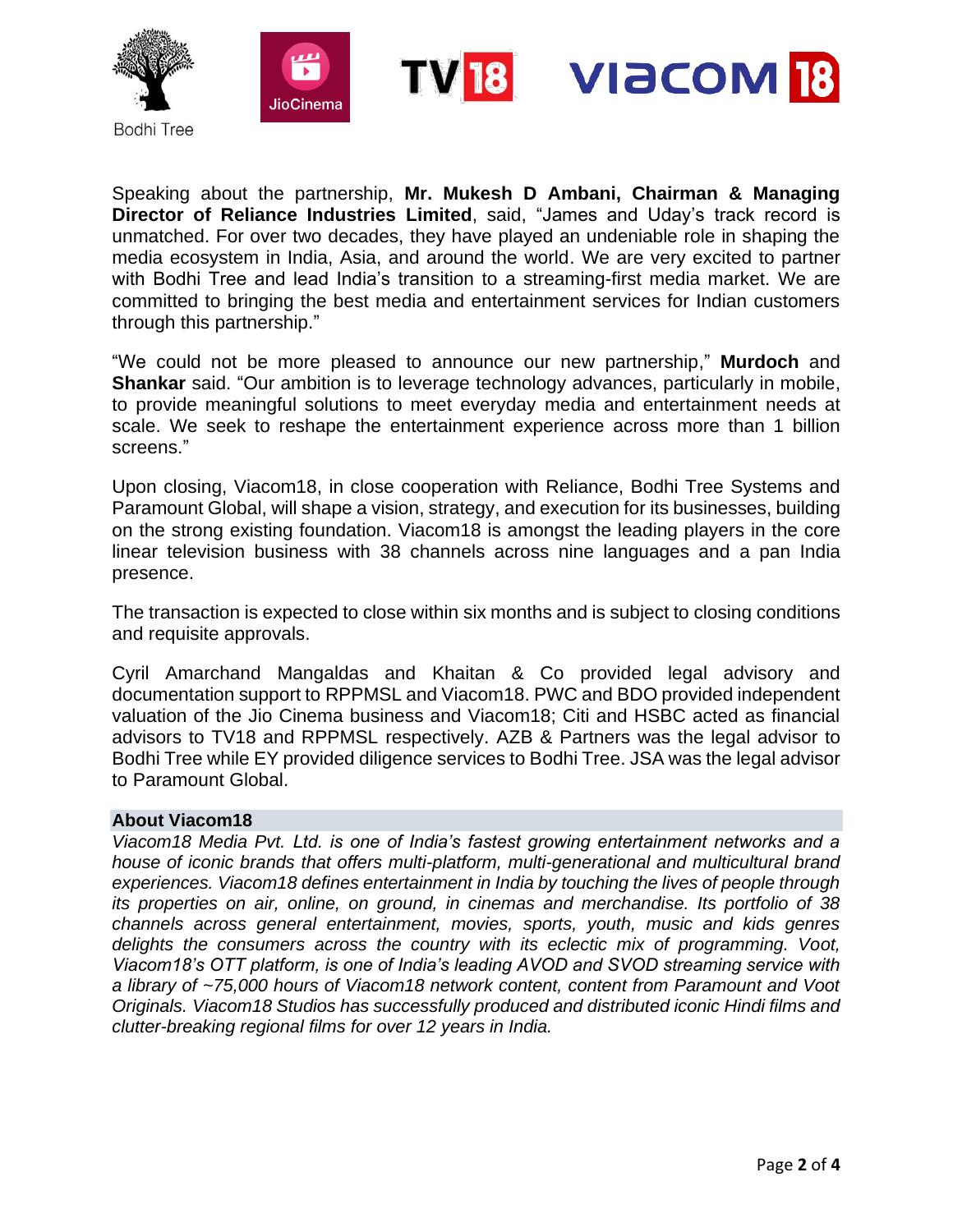

#### **About Reliance Projects & Property Management Services Limited**

*Reliance Projects & Property Management Services Limited is a wholly owned subsidiary of Reliance Industries Limited, India's largest private sector company. The Company is inter alia involved in the business of running media related digital platforms and in providing IT/ITES Support Services.* 

#### **About Bodhi Tree**

*Bodhi Tree Systems is a strategic investor in consumer technology opportunities in Southeast Asia, with a particular focus on India. The entity is a platform of James Murdoch's Lupa Systems and Uday Shankar and was established in 2021 to explore and invest in Southeast Asia and the Middle East. In addition to media, Bodhi Tree expects to invest in other consumer technology sectors that represent significant opportunities but suffer from a lack of capital and innovation – including healthcare and education.* 

#### **About James R. Murdoch**

*James Murdoch is an investor and philanthropist. After more than two decades of global leadership in the media and technology industries, James Murdoch founded Lupa Systems as a private holding company. James most recently served as CEO of 21st Century Fox from 2015 to 2019; previously he served as 21st Century Fox Co-COO, Chairman and CEO for Europe and Asia. Prior to his time at 21st Century Fox, James was the CEO and Chairman of Sky, and CEO of STAR TV. He is a Director of Tesla, the Dia Art Foundation, and Vice-Chair of the Center for New American Security. James and his wife, Kathryn Murdoch, are founders of Quadrivium, a foundation that invests in democracy reform, technology and society, scientific awareness, and climate and ocean health issues.* 

#### **About Uday Shankar**

*Uday Shankar recently transitioned to an entrepreneurial career following decades in corporate management. With funding from global investors, he aims to support founders to create transformational solutions A journalist by training, Uday led and transformed television. He took over as CEO of Star India in 2007 and transformed the company's broadcast operations and made Star India one of the biggest media and entertainment companies in Asia. He subsequently led 21st Century Fox's operations throughout Asia. Uday was appointed President of Walt Disney Asia Pacific when the Walt Disney Company acquired 21st Century Fox. Under his leadership, Star launched Hotstar – now Disney+ Hotstar –one of the most successful streaming services globally. Uday currently serves as the President of Federation of Indian Chamber of Commerce & Industry (FICCI).* 

#### **About Lupa**

*Lupa Systems is a private holding company founded in 2019 by James Murdoch, the former CEO of 21st Century Fox, Sky plc, and STAR. The company has presence in New York and Mumbai. Collectively, the Lupa team has extensive experience building and scaling businesses across the globe in multiple industries. Lupa focuses on companies within the technology and media industries, impact-driven companies focused on environmental sustainability, and emerging markets, particularly within the Indo-Pacific region. Website: [www.lupasystems.com](http://www.lupasystems.com/)*